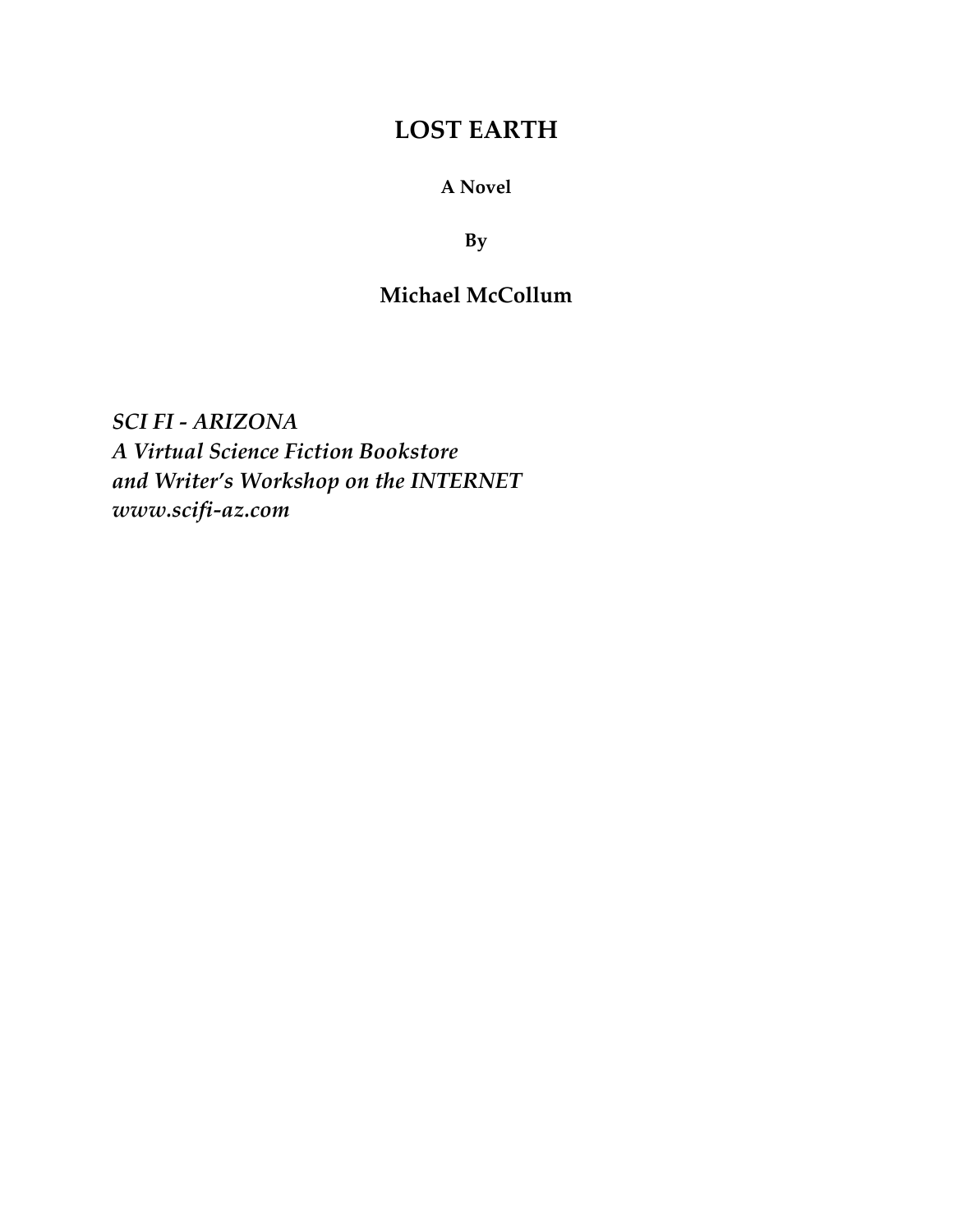ISBN 978‐1‐947483‐19‐4

2020 by Michael McCollum

All rights reserved under International and Pan‐American Copyright Conventions. Published in the United States of America by Sci Fi - Arizona, a virtual science fiction bookstore, and writer's workshop located on the INTERNET at www.scifi‐az.com.

Michael McCollum Sci Fi ‐ Arizona PO Box 14026 Tempe, AZ 85284‐0068 mccollum@scifi‐az.com

10/10/2020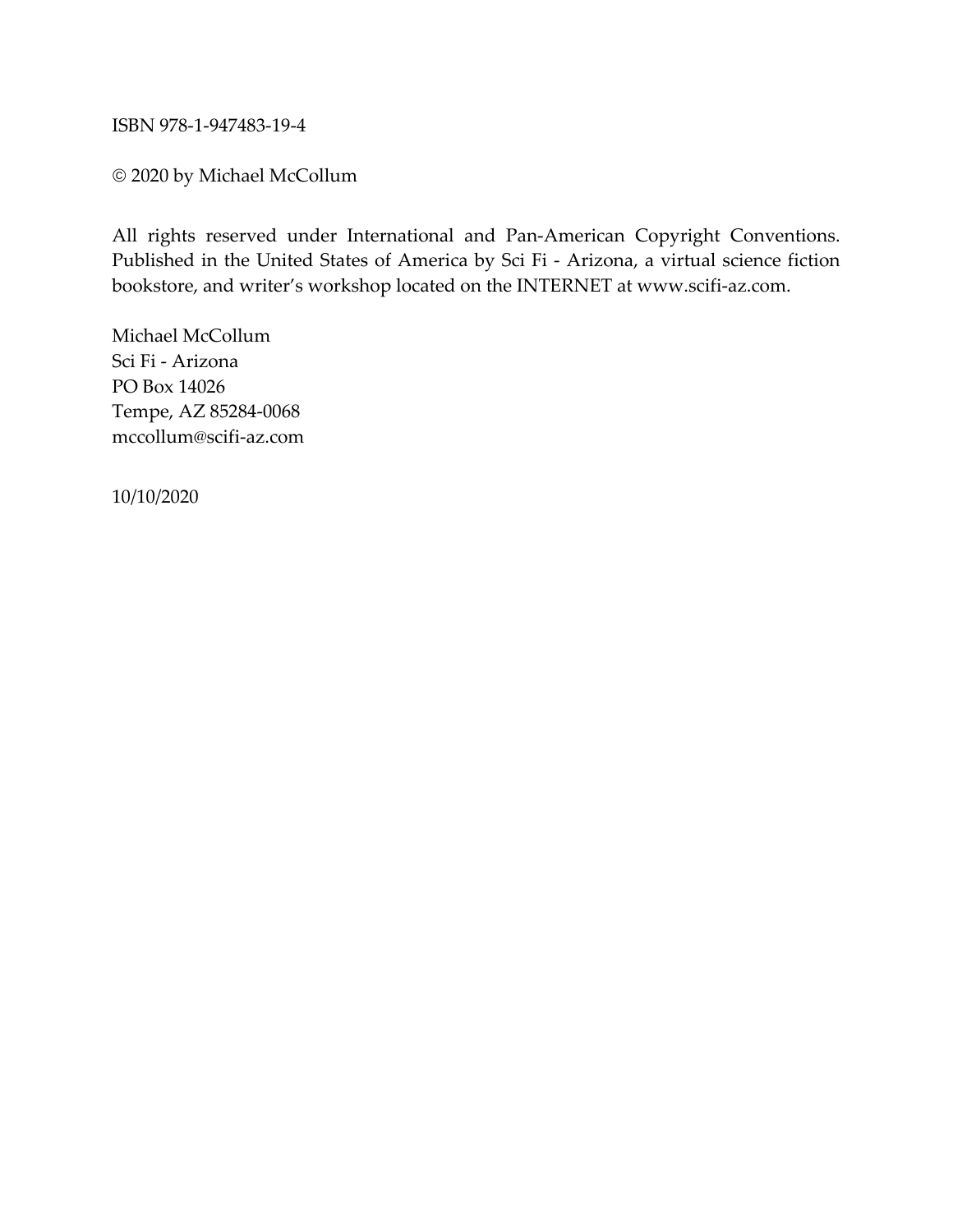# **Table of Contents**

| <b>MORAST</b>       |
|---------------------|
|                     |
|                     |
|                     |
|                     |
|                     |
|                     |
|                     |
|                     |
|                     |
|                     |
|                     |
|                     |
|                     |
|                     |
|                     |
| <b>INIS-AFALLON</b> |
|                     |
|                     |
|                     |
|                     |
|                     |
|                     |
|                     |
|                     |
| <b>MOSKVA</b>       |
|                     |
|                     |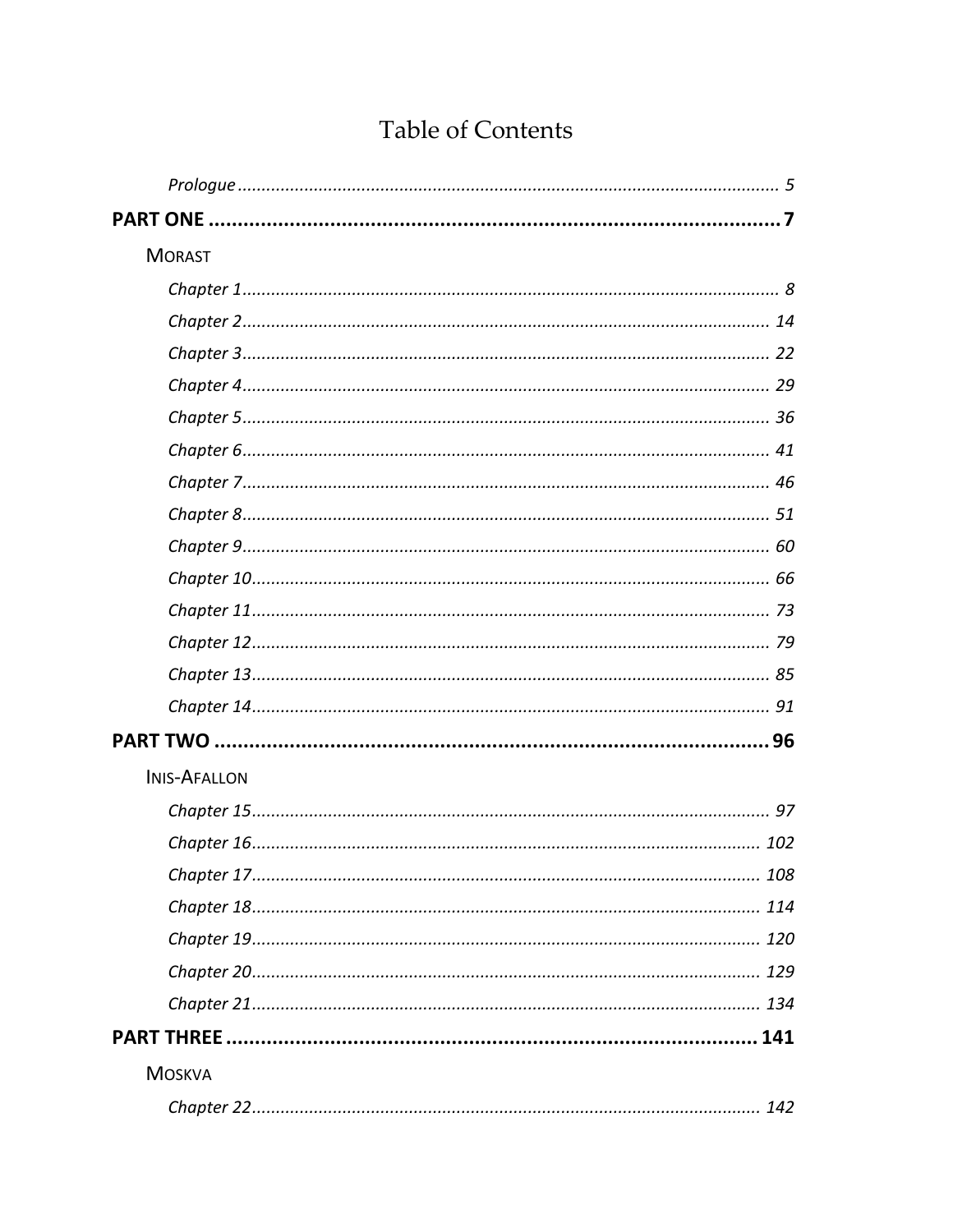| SOL |
|-----|
|     |
|     |
|     |
|     |
|     |
|     |
|     |
|     |
|     |
|     |
|     |
|     |
|     |
|     |
|     |
|     |
|     |
|     |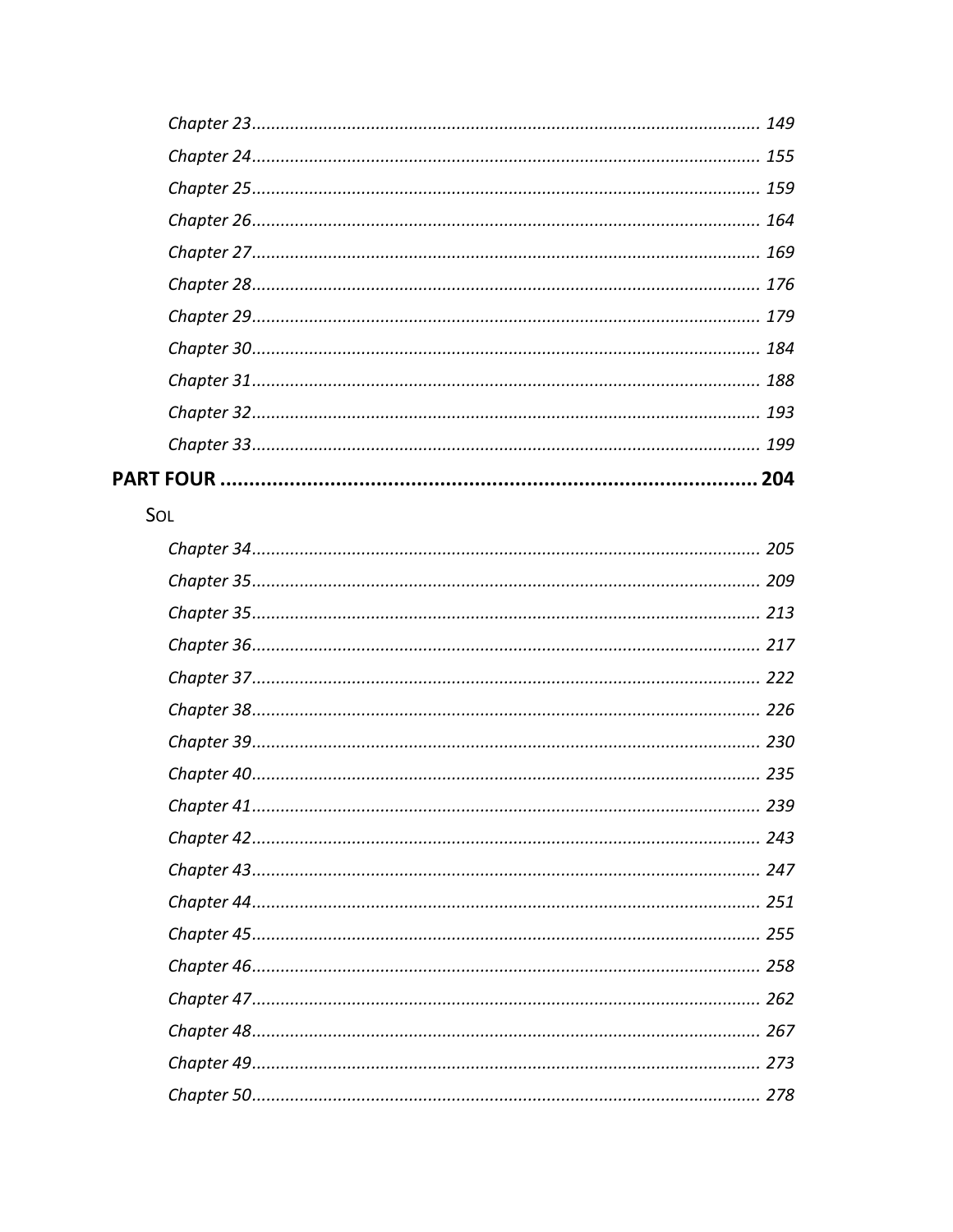#### Prologue

It is the 43rd century (Old Calendar) and humanity occupies a substantial chunk of the Orion Spur, the small galactic arm in which Sol is located. The millions who fled Earth have grown into untold billions. *Homo sapiens Terra* has become *Homo sapiens Galactica.*

The *Great Hegira* was the result of a step change in technology, and, as such, should have come as no surprise.

While there were undoubtedly others, the first identifiable precursor to the vast outpouring was the invention of moveable type by Johannes Gutenberg in 1437.  $^{\rm (OC)}$ 

The printing press represented a quantum leap in the ease of communications; and, as such, was responsible for the Reformation and three hundred years of religious warfare.

The second grand disruption began late in the twentieth century with the development of the Internet, an early information grid. No longer need people associate with one another based on physical proximity. In the connected world, they could seek likeminded souls anywhere. Thus, began a trend that ended with the dissolution of nation‐states.

The development of faster-than-light travel was the third disruptive leap, and by far the largest.

With *ftl* came the discovery that any average grouping of five hundred stars is likely to have at least one terrestrial‐class world. Suddenly, humanity found itself with an infinity of potential living space.

No longer need the downtrodden suffer under the boot of their oppressors. Anyone sufficiently motivated could, if they had resources and adherents, hire a colony ship, and set out for the stars.

The invention of *ftl* initially gave humanity a toehold in the firmament. During the next half millennium, that toehold became a beachhead and then a stampede.

Nor was society the only thing transformed by the advent of star travel. The need to adapt to alien environments forced adjustments to the human form, either via natural selection or intentional manipulation. By the  $40<sup>th</sup>$  century, genetic modifications were such that the more extreme branches of the human family could not produce viable offspring with one another.

The rush to the stars brought with it another form of natural selection. The timid stayed home, while the audacious emigrated. However, while laudable in an individual, excessive pioneer spirit proved troublesome at interstellar scale.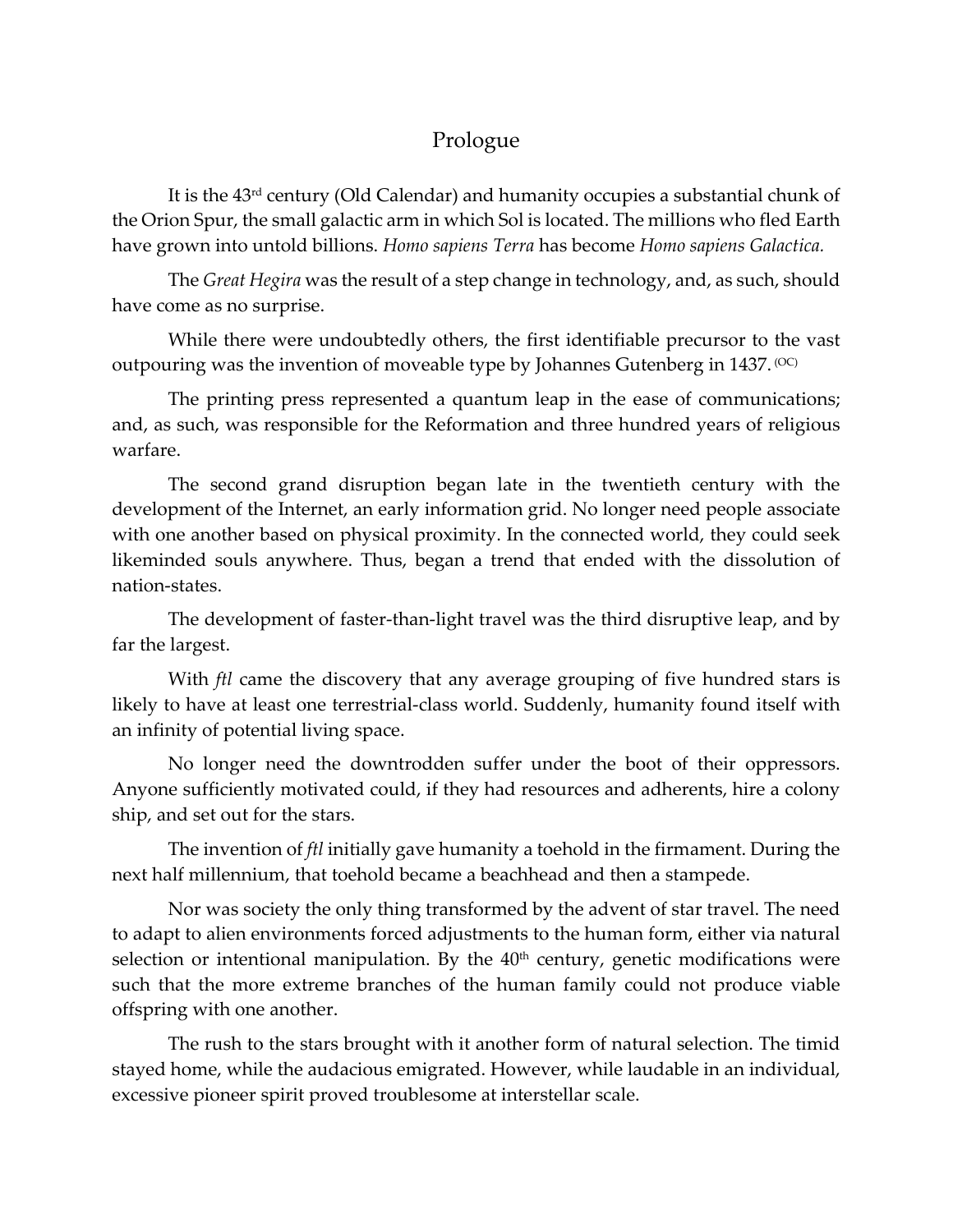As human‐occupied space expanded at an exponential clip, competing colonies increasingly fell into conflict. At first, these were local disputes. Over time, rivalries grew, as did star system navies. When widespread war finally came, it raged across whole sectors of human space.

Wars of secession, mass bombardments, commerce raids, and futile attempts at occupying enemy planets all took their toll. Much that had been built during the preceding millennium was destroyed in flashes of nuclear fusion.

The collapse of interstellar civilization brought with it a new dark age, one that far surpassed the fall of Rome. Centuries were needed to recover from the chaos. That recovery came in fits and starts, but eventually, a new *Pax Galactica* took hold. The return to stability brought with it a renaissance in learning. Much lost knowledge was eventually reclaimed.

Much, but not all.

On worlds across human space, parents told their children stories of the fabled past. They spoke of a magical place where once dwelt knights and princesses, magicians and dragons, where bold warriors sallied forth to victory or defeat.

When the children grew older, they learned that the world of legend known as "The Mother of Men" had possessed vast seas of blue water; azure skies filled with fleecy white clouds; and a giant moon whose silver beams enchanted thousands of generations of young lovers.

They learned that a 'standard year' was the orbital period of humanity's home as it circled its primary, and that human vision was sharpest in the yellow‐green wavelengths because that was the color of Sol-light as seen through a canopy of forest leaves.

What the children did not learn was where this magical place could be found. The interstellar wars had robbed them of that knowledge. The stellar coordinates of Sol were lost.

And with them, the location of Planet Earth.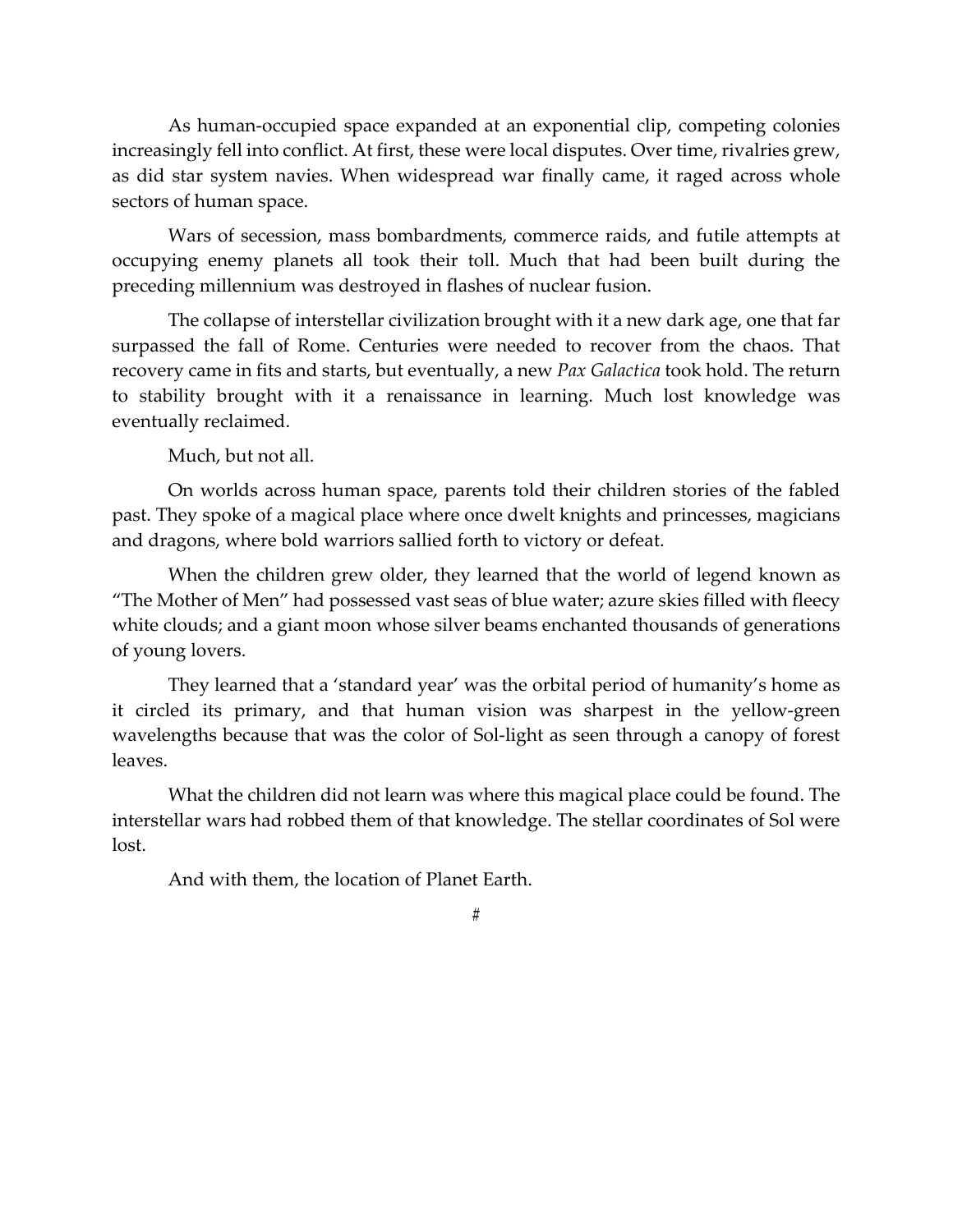## **Part One**

Morast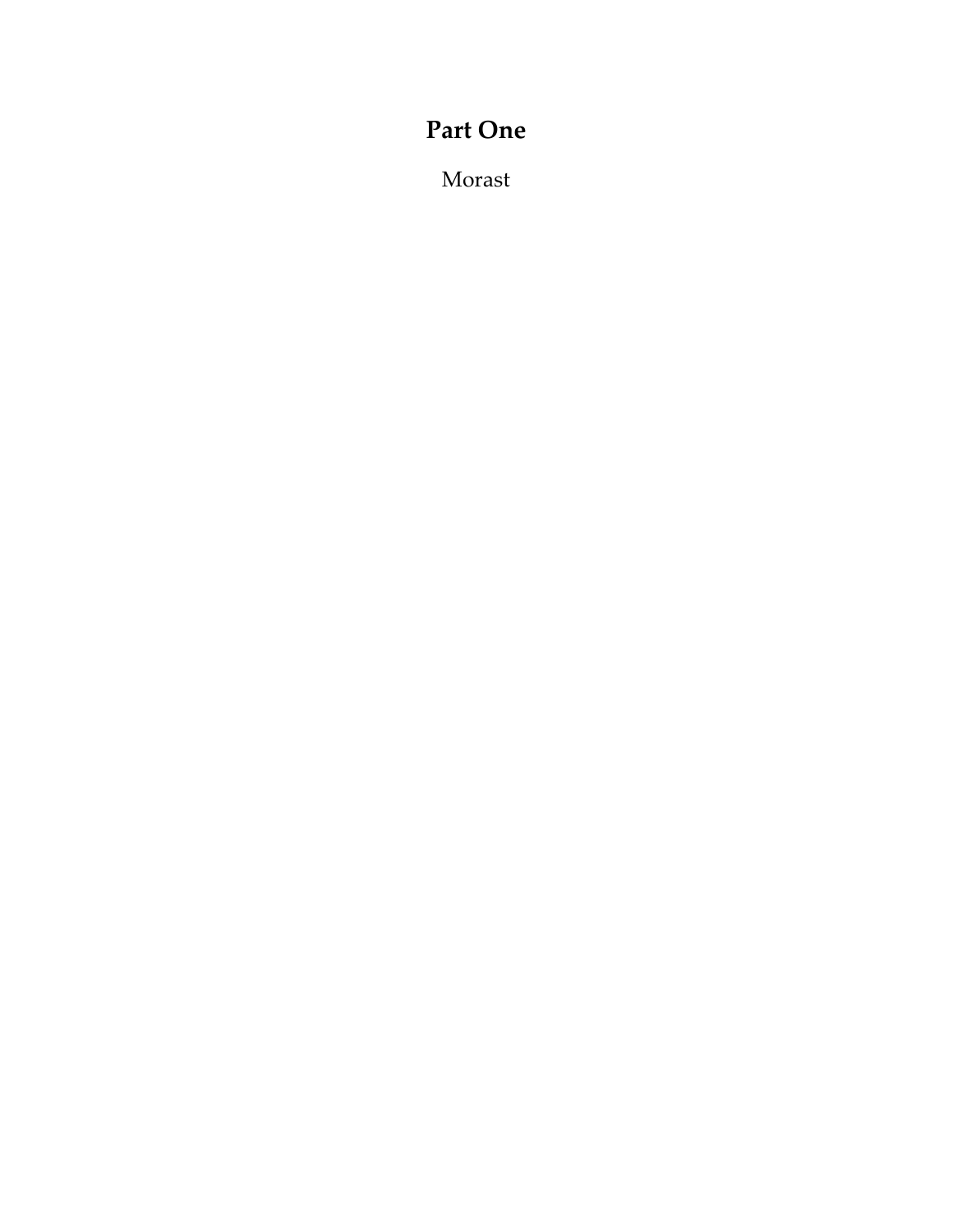#### Chapter 1

Shipmaster Larath da Benthar Sims, of the Starship *Coronal Fire*, lay in her command couch, sipped gantha juice, and contemplated the holographic view volume before her. Behind her, a meter‐thick mirrored column rose from deck to overhead. The column housed *Coronal Fire*'s sentient computer. Two pairs of couches, currently unoccupied, were arrayed to either side. The bulkheads were covered with other displays on which flowed soothing streams of eye‐pleasing color.

Lara was a native of Envon in the Altona System. She was long and lithe, as was typical of her planetary type. Her eyes were slanted‐slits of emerald‐green, her black hair was cut in a spacer's bob, and her alabaster skin was sufficiently fair to require melanin pills on many worlds. She was clad in an iridescent bodysuit that matched her eyes.

*Coronal Fire* was 2000 hours out of Lanyth, in the Bortanis System, en route to Bernau, the capital of the Morast Confederacy. The ship was moving at 1000-lights equivalent velocity. At its current pseudo‐speed, it would reach Morast, its home star, within five hours.

That, of course, would not be happening.

In the view volume, the hyperon stream that carried them along was a river of scintillating light that curved gently to the right and down until it vanished into background haze. As was customary, the active hyperon stream was coded cyan.

Towering over her and to her right was an angry splotch of orange red that reminded her of a thundercloud back home. This 'storm' was a major disruption in the high energy hyperon strata in which *Fire* was traveling; a Class Five flaw induced by gravitational infusion from a nearby universe.

Directly ahead, and extending out of sight to her left, lay another flaw, this one a streak of monochromatic red, a Class Three rectilinear fold. It was an infusion from a completely different universe.

The two flaws marked the Scylla and Charybdis of the Kaligani Narrows, the bane of every shipmaster on this run.

Observing the chronometer display, Lara sighed and willed a thought into existence: "About time, isn't it, *Cor?*"

A silent voice in her head answered, "We have two minutes, fifteen seconds before we need to head downslope, Shipmaster. I am about to issue the two-minute warning."

'Downslope' meant that the artificial intelligence that flew the ship was about to *downfreq* the ship's hyper-generators to begin a slow descent through the lower-energy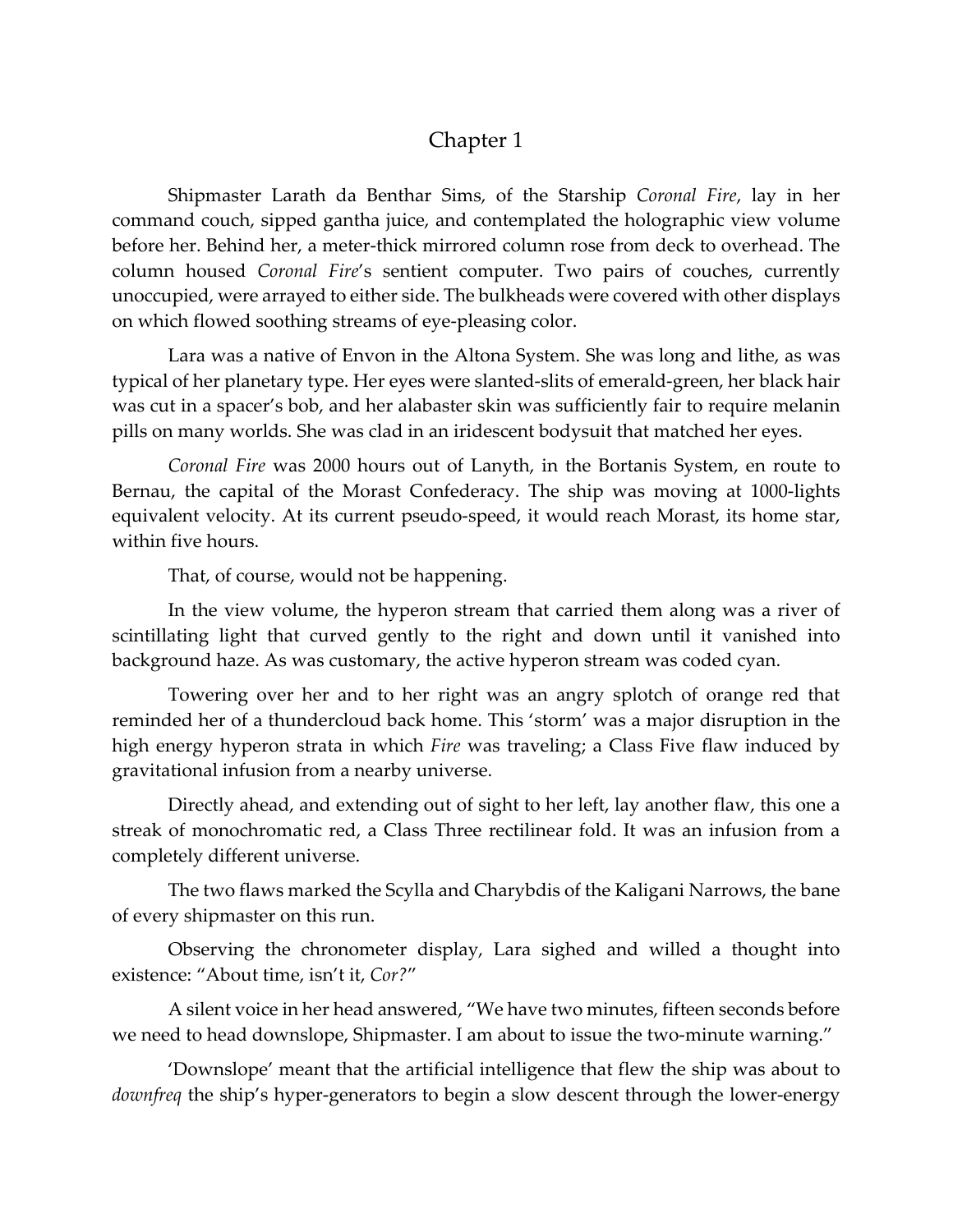hyperon layers.

They would fall out of congruence with the 1000‐light stream and descend to the ten-light level, where they would pick up another current to carry them beneath the two hazards to navigation.

The maneuver would add 500 hours to their voyage.

The diversion was necessary because Morast was only half a light‐year beyond the far flaw. Should *Coronal Fire* continue its present course and speed, it would enter that turbulence and be ripped asunder in milliseconds.

The delay was unfortunate, but unavoidable. Such was the nature of hyperspace.

#

With the lofting of large telescopes into Earth orbit, it became possible for astronomers to calculate the total mass of the universe. They did this by seeing the way galaxies rotate and the degree to which light rays bend as they pass near intervening galactic clusters.

Tallying up the mass of everything they could see and of which they were aware, astronomers concluded that normal matter makes up only four percent of the total mass of the observable universe. The other 96 percent is invisible.

To explain the discrepancy, they postulated the existence of two types of massy particles: dark matter and dark energy. They searched for these elusive ghosts for more than a century, but no trace of either was ever found.

With the failure to find dark particles, astronomers rethought the problem. They wondered if their traditional view of reality was too cramped.

It was… by several orders of magnitude.

Reluctantly, they turned to the idea that the Big Bang had created not only the universe that we can see; but some ten million other universes that we cannot.

#

The idea of multiple universes was not new. Theoreticians had long fostered a multidimensional hypothesis known as *M‐Theory*, which held that the four known dimensions (X, Y, Z, and T) are insufficient to explain the known laws of physics. To account for all the laws, the *totality of everything* must exist in a spacetime domain consisting of eleven distinct dimensions.

No more, no less.

The deep thinkers called their eleven‐dimensional construct a *multiverse* and named the universe in which we dwell, *Minkowski Space*.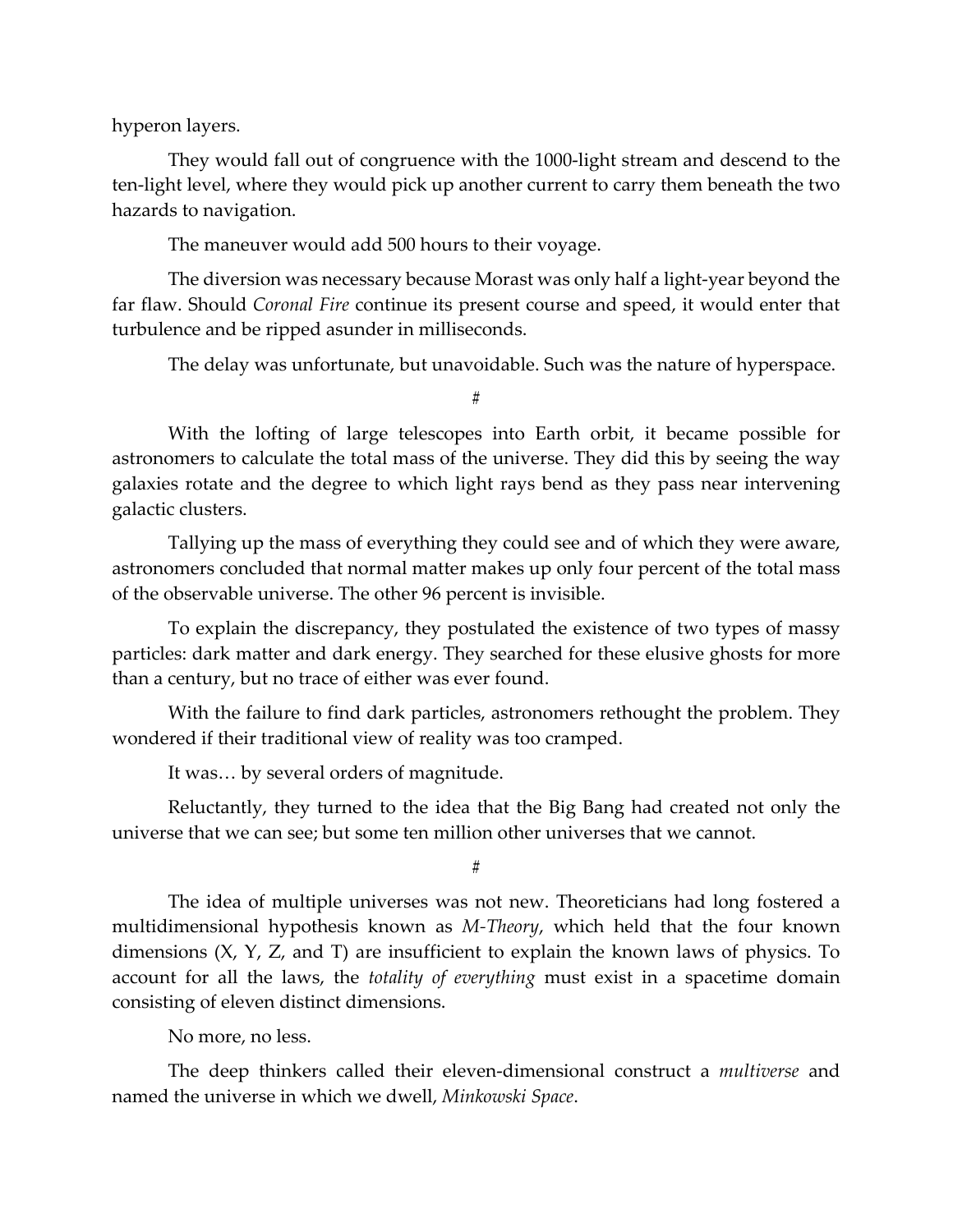Of course, most people continued to call it *The Universe.*

If the multiverse has eleven dimensions, and if each daughter universe is four‐ dimensional, then the total number of universes is *eleven factorial divided by four… or 9*,979,200. For convenience, people round that number up to an even ten million.

These universes are congruent. That is, they occupy the same 'volume' of multidimensional spacetime. We cannot see them because each quartet of dimensions is unique; and therefore, each universe has different physical laws and properties. Conditions in these sibling universes are difficult to imagine, but all have something in common.

They are all filled with matter and/or energy.

As Einstein postulated in 1905 $\alpha$ , matter and energy are two forms of the same thing. The presence of either causes curvature in the local spacetime continuum, curvature that we perceive as gravity.

With ten million universes, the total gravitational potential of the multiverse is immense, yet safely compartmentalized. Each universe's gravity stays in that universe.

Or does it?

"What," the Theoreticians asked, "if the boundaries between universes are permeable? What if a small amount of gravitational curvature leaks into neighboring universes, drawn by the localized presence of mass?"

By careful simulation and much argument, cosmologists concluded that 73 percent of our universe's apparent mass is an artifact of gravitational leakage. There was no longer any need to invoke the existence of dark matter.

However, this reasoning did not extend to dark energy.

Dark energy was originally invoked to explain the increase in the universe's rate of expansion over time, which requires an expansive force to be at work. They found such a force in another multi-dimensional theory, a modified version of Edwin Hubble's Raisin Pudding explanation for the expansion of the universe.

Hubble had likened the stars to the raisins in a pudding. As the pudding expands during cooking, the raisins move farther apart, with the most distant raisins moving faster than those that are near one another. To explain the effect for which dark energy was promulgated, scientists concentrated on the pudding rather than the raisins.

What if, they theorized, each of the ten million universes (raisins) are surrounded by blankets of high-energy particles in a state of constant motion (pudding). Of course, 'surround' in this context is a poor approximation of reality.

These blankets act as buffers (or insulators) and are the reason why gravitational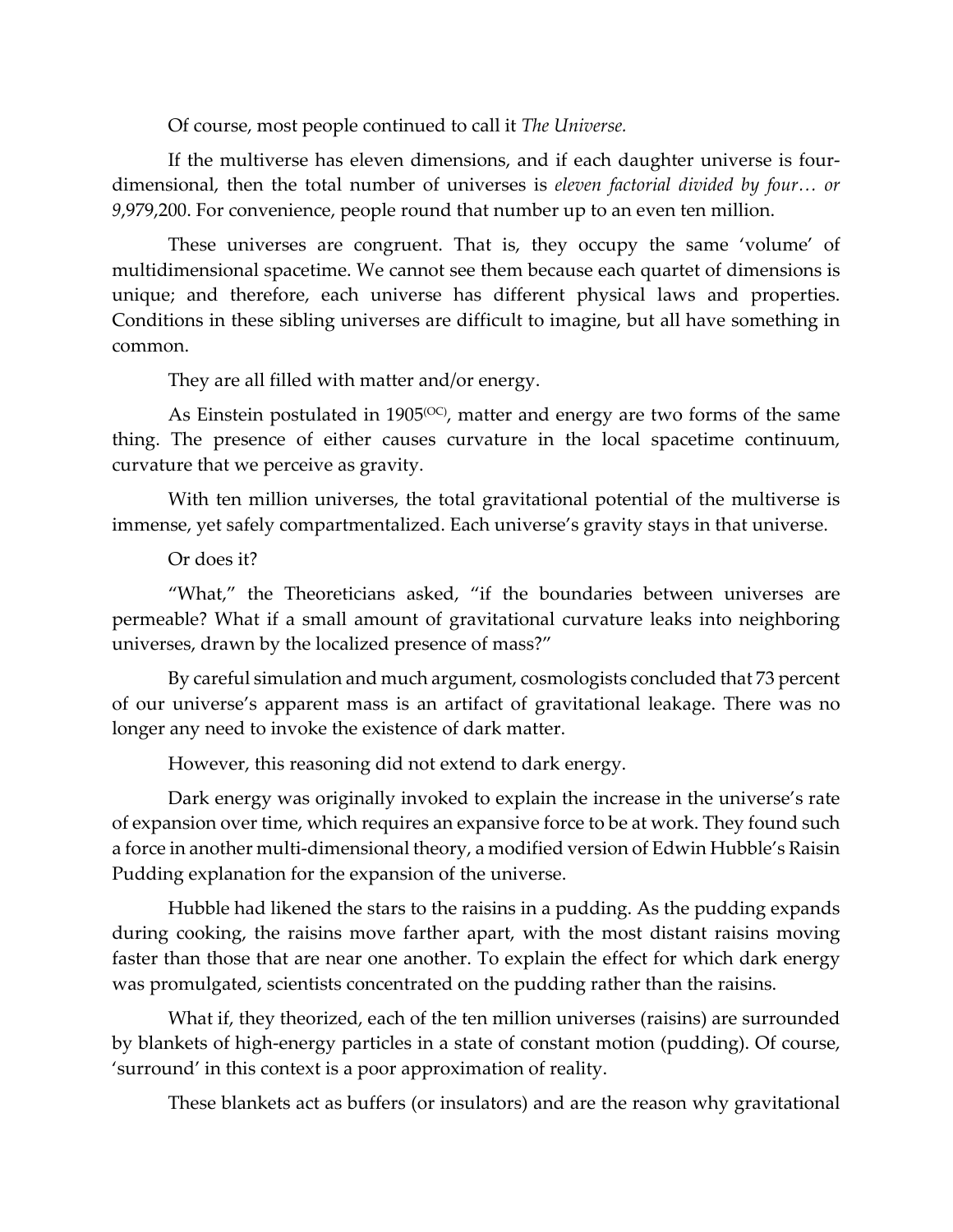leakage between universes is such a small fraction of the multiverse's total gravitational energy. Moreover, if the equations that describe these zones are to remain in the realm of real numbers, the particles within the layers must be continuously in motion at velocities faster than light speed.

A pair of physicists on the project noted that the hypothetical properties of the buffer zone bore a striking resemblance to a mythical place beloved by writers of escapist fiction.

And so, in a fit of whimsy, they christened the buffer region "*hyperspace"* and the particles within "*hyperons."*

#

Larath da Benthar Sims was asleep in her cabin when *Cor* awakened her. There was none of the muzziness that often goes with a normal transition from slumber to full wake. The computer brought her out of it with the speed of a canine hearing the dinner buzzer.

"What is it, *Cor*?"

"Submaster Taryn asked me to wake you and to merge with us."

Submaster Nalwith Taryn was Lara's second‐in‐command and her ship‐husband. Where she was tall and fair; he was broad and dark. Coming from Esther Prime, with its 2‐gee gravity, he was 30‐centimeters shorter than she was and all muscle mass. The pair represented the two standard genotypes produced by heavier-than-standard gravity worlds. The F0‐Class primary in Esther's sky explained his skin color. He was as black as an obsidian statue.

"What is it, Nal?" she asked silently.

"Sorry to wake you. *Cor* has detected something at the far range of her sensors. Might be nothing, but it's unusual enough to get you involved."

"What did you detect, *Cor*?"

"A patch of turbulence in a hyperon stream at the three‐light level. It starts at a point and then feathers out in the direction of flow. It looks like the stream is sweeping something along."

"Are you saying that it's a wake?"

"Looks like it. Not sure what would be down there that low and slow."

What the computer was reporting was the characteristic wake of normal matter in a hyperon stream. Unlike a ship moving through seawater, where the wake forms at the bow and flows outward and backwards; in hyperspace, the wake forms at the stern and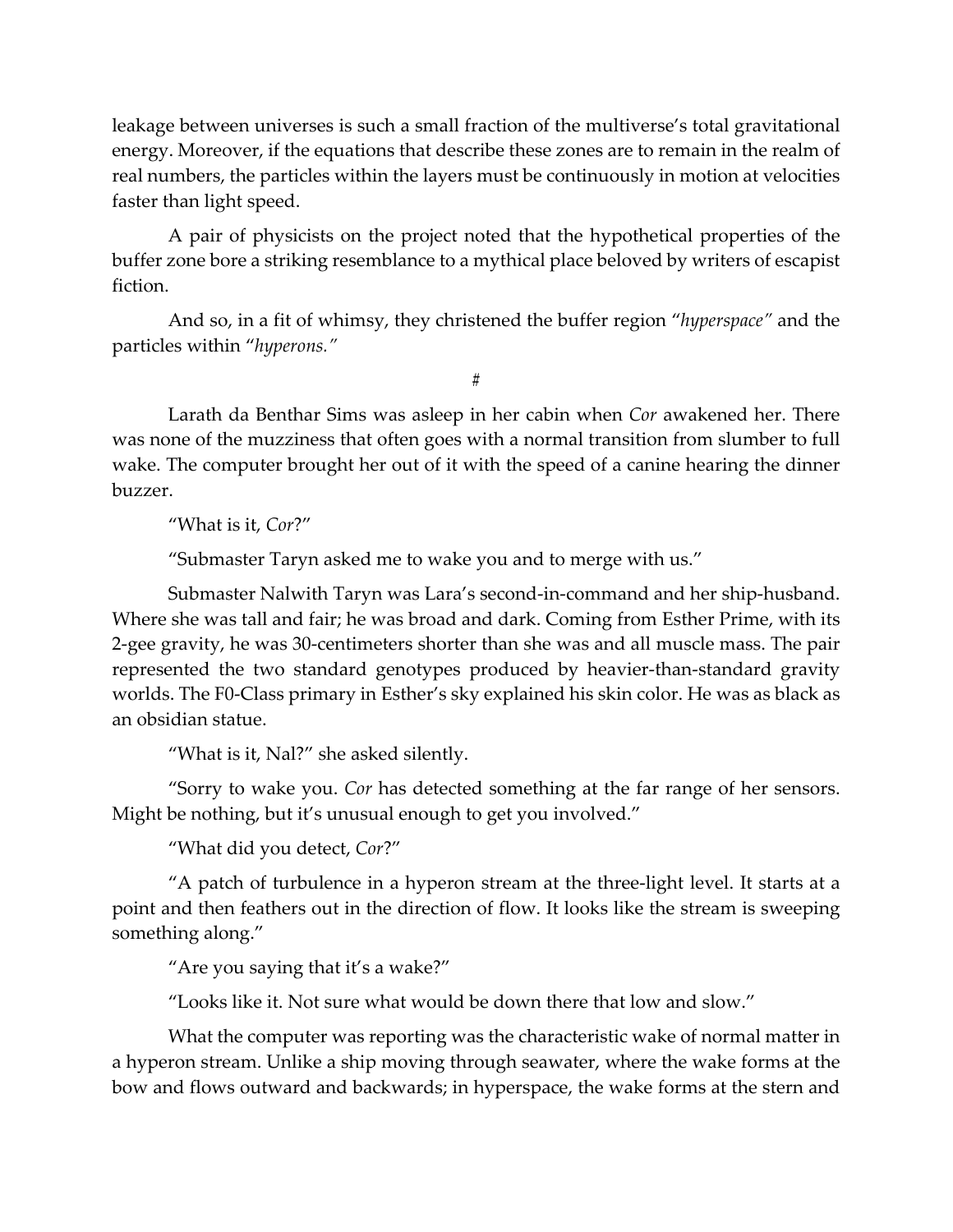sweeps forward. That is because starships are typically not 'sailing' the hyperon streams, but rather, being carried along by them in their mad rush to be somewhere else.

"Do you think it's a ship?" she asked.

"It is normal matter of some sort. It must be big to be detectable at this range."

Lara frowned. In her forty years of spacefaring, she had never met another ship in hyperspace save near a breakout point where all traffic bound for the same world was forced to converge in order to arrive in that system's designated entry volume.

Warships, of course, encountered one another often. That was because they sought each other out to engage in mutual pounding.

To intercept another ship in hyperspace required both to be at the same energy level to begin with. At or near one's own energy level, hyperon detectors were sensitive out to several light‐years. Their ability to see upslope and downslope was limited to an energy delta of ten percent or so. Beyond that range, they were blind.

When two ships at near-equivalent energy levels spotted one another, they then had to synchronize their frequencies, both to match speed and to make their weapons effective. Warships under power spent prodigious amounts of energy to move transversely across the streams to close for battle. Freighters were content to enter a stream and let it carry them where it would, using maneuvering power only to change level to transition to a stream traveling in a different direction.

"What should we do about it, Lara?" Nal asked.

"I suppose we will have to go check it out. They may be in distress."

"What if they're pirates?"

"There are occasional reports of pirates waylaying a ship in hyperspace, I suppose; although I suspect they are more bar legends than reality. Now, if we were bound for Zavier, we would have to watch out for marauders after returning to normal space."

"What about our appointment with the docks?"

Lara considered that problem. *Coronal Fire* was due for her periodic engine overhaul and general inspection. If they missed their scheduled slot, it could be months before they got another.

"This shouldn't take long. We'll make home orbit in time."

"Your orders, Shipmaster?" *Cor* asked.

"Bring my cabin gravity back to full standard," she said. Lara preferred to sleep in ten percent gravity where even a bed of nails would be comfortable. "I will be in Control in ten minutes. Once I am there, begin your downfreq to the three‐light level and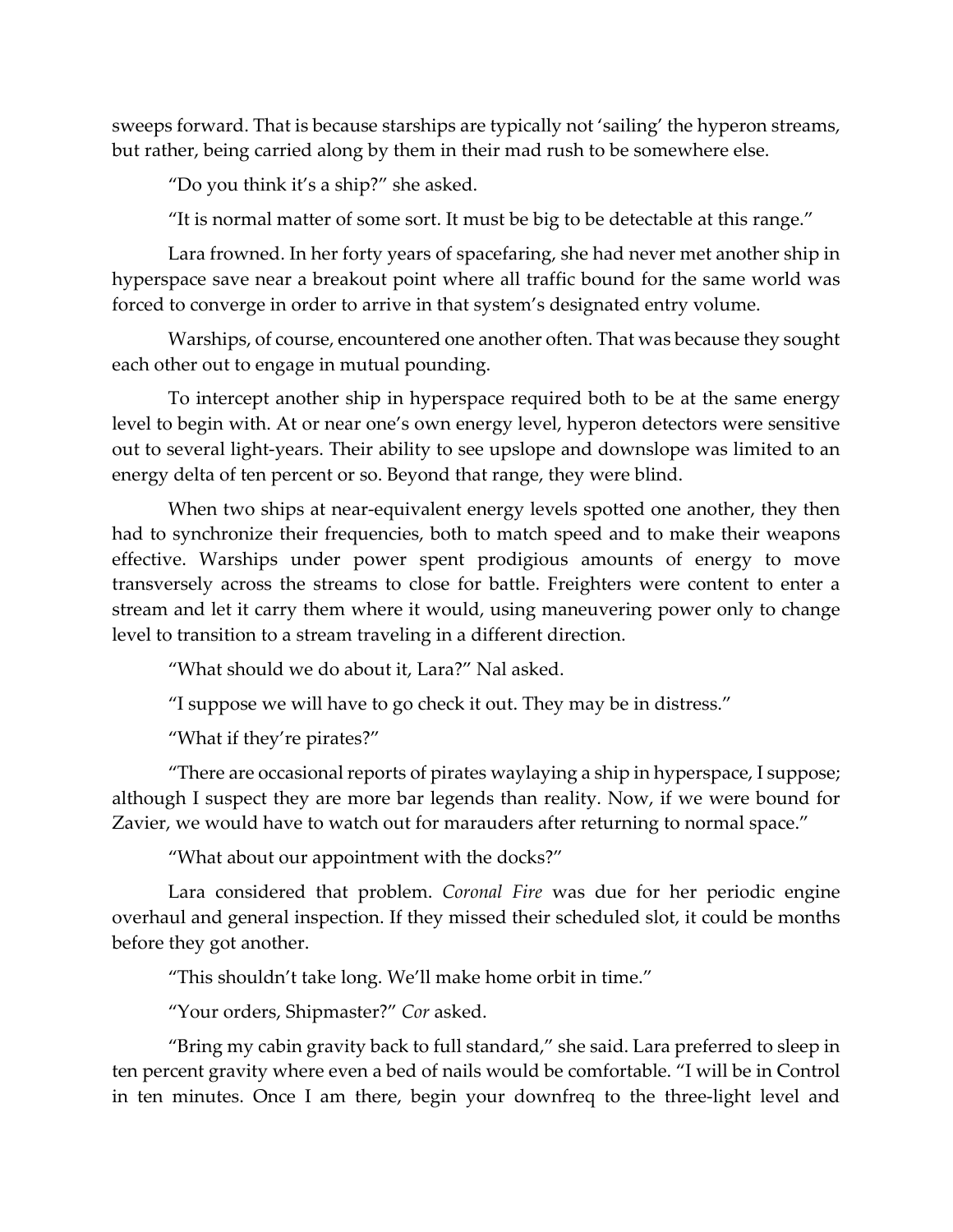maneuver for rendezvous. All sensors to full gain and if the situation does not seem right, *upfreq* back here as quickly as the old bucket will move. Careful, we still have those Kaligani flaws over us."

That last sentence was unnecessary. *Cor* was a computer. She never forgot anything.

#

In the year 2315<sup>(OC)</sup>, Professor Alain Destarte, of the University of Antarctica, first generated hyperons in his ice‐bound laboratory. Their brief appearance allowed him to note that they interact weakly with normal matter, an interaction that can be strengthened considerably if the normal matter is 'vibrated' at the hyperon's characteristic frequency.

From this, he hypothesized that should a ship enter the boundary between universes, it would be swept along by any hyperon streams congruent with its vibrational energy. Nor would any of the light-speed constraints apply to normal matter or energy. At all speeds higher than *c*, the equations that govern Einstein's Limit turn imaginary.

As for the ship's crew, they would be in what physicists call an Inertial Frame of Reference. They would experience no sensation of flight within their tiny bubble of normality.

In 2530<sup>(OC)</sup>, physicists confirmed Destarte's hypothesis. They focused a gravitational field so tightly that it ruptured the inter‐universe barrier and allowed a small probe to enter the boundary region buffering Minkowski Space from its surroundings. The probe was in hyperspace for a full sixty seconds before it dropped back to normal space, at which time it began broadcasting its location to the firmament.

The probe's signal took two hours to reach Earth.

With that single experiment, the road to the stars lay open and a flood of humanity followed.

#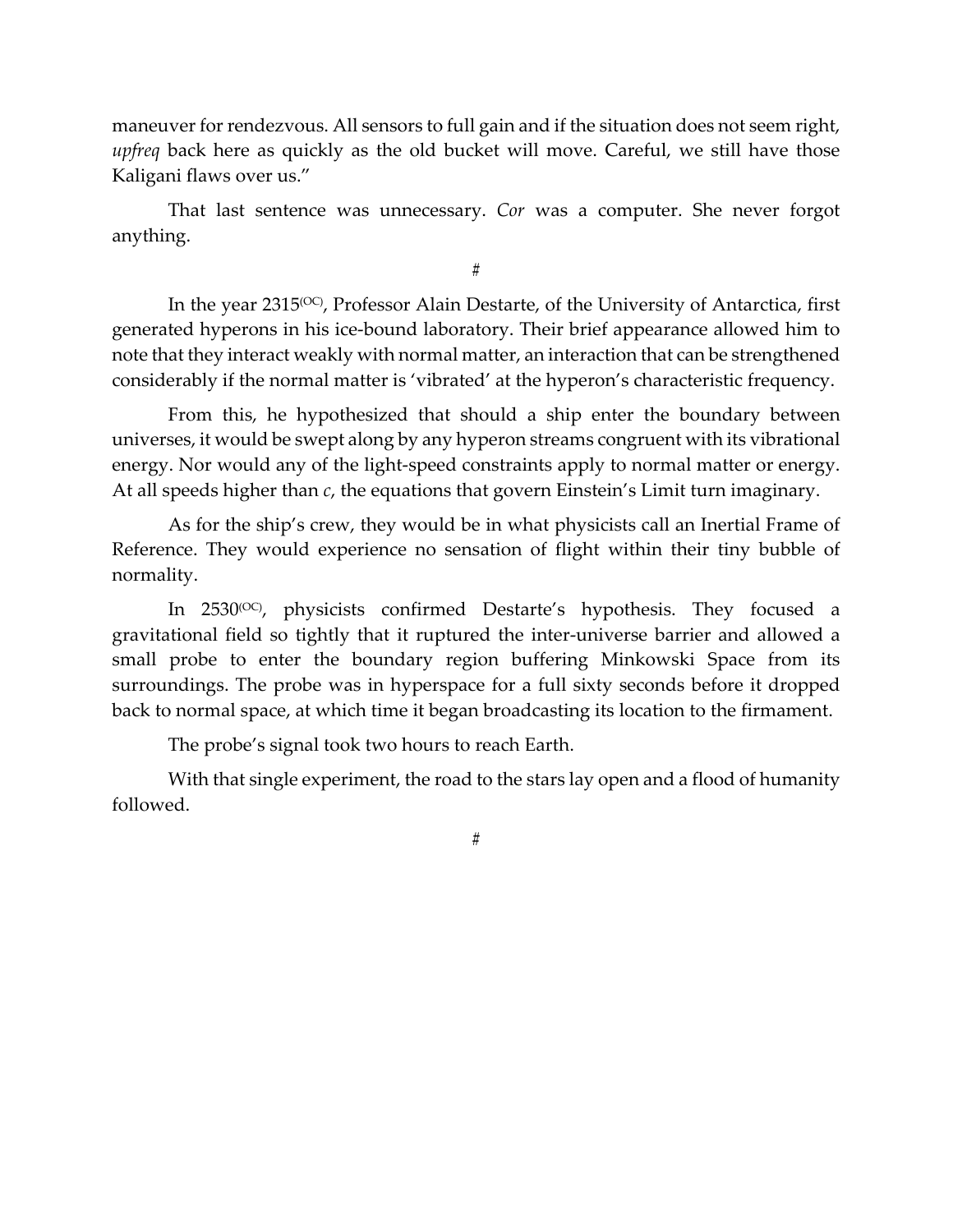#### Chapter 2

"Well, what is it?" Lara asked. She was once again on the bridge, with Nal Taryn beside her. The question was for *Fire*'s computer.

"It appears to be a ship, but larger than any in our database," *Cor* replied.

It had taken four hours to drop down from ten‐lights and approach the object. And just as when they downfreqed out of 1000‐lights, they were now in a different hyperon stream, moving at a lower pseudo‐velocity. Their heading was currently 28 degrees west of *chi* and 4 degrees down from *omega*, at a pseudo‐velocity of 2.9 lights, a 30‐degree starboard turn from the route to Morast.

"How big?"

"One klamater."

"In diameter?" Lara asked, incredulously.

"That is correct."

Lara and Nal looked at one another, then turned back to the hologram that floated before them. A light-blue speckled fog infused the view space, with a small shadedyellow sphere directly ahead.

The view was not what the scene really looked like, of course. Hyperspace is totally black. That is because photons are as alien to the sea of hyperons as is normal matter. The only photons in the vicinity emanated from *Coronal Fire*, in this case, from their scanner array.

But like a radar screen of antiquity, the hologram showed information in the form the human eye could best interpret. In this case, the object they were scanning was still 100 klamaters in front of them. Red alphanumerics floating next to the sphere kept track of the distance.

"Could we possibly have discovered aliens?" Nal Taryn asked.

"Insufficient data," *Cor* responded.

"What about energy emanations?"

"Nothing beyond infrared. The object is at background temperature."

Logically, hyperspace should not have a background temperature. Any object therein ought to radiate thermal photons until it ran out of them, i.e., stabilized at absolute zero. But the passage of trillions of hyperons through ship each second left the affected atoms in an excited state. And the common name for excited atoms is 'heat.'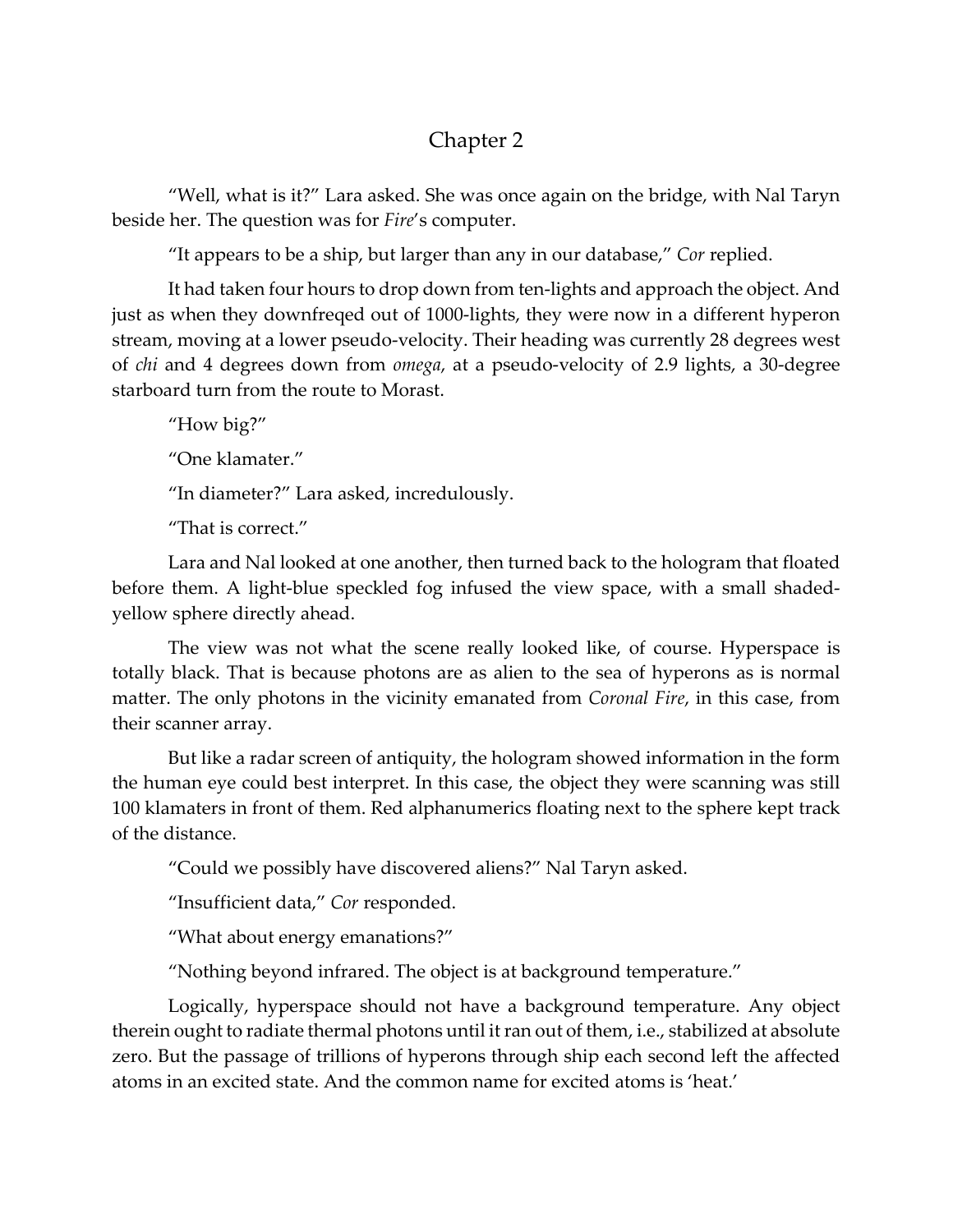The effect was miniscule compared to the total energy involved. Even so, it was sufficient to increase the ship's temperature to just above zero degrees centigrade.

"What do you want to do, Lara?" Nal asked.

"Continue the approach."

#

*"God, that's a big mother‐skinker!"*

"Language," Nal admonished. "You know how delicate *Cor*'s ears are."

"Then I will rephrase: '*Damn, that's a big mother‐skinker!"*

The two of them laughed to break the tension. The object had grown steadily over the past twenty minutes. Despite the monotony, the view was hypnotic.

Nor were they alone in their excitement. Crew and passengers clustered around holocubes that relayed the same picture all over the ship. There were several running commentaries on the comm circuits.

"What a wonderful adventure this is," someone opined breathlessly.

Lara immediately thought, *"Definition of adventure: Someone else having a hard time far away!"*

"We are beginning to pick up something," the computer reported. "Shall I increase magnification?"

"Go ahead."

The hand‐sized sphere faded, to be replaced by a round object that filled the view volume. Mottled markings, dim but distinguishable, appeared for the first time.

At one end of the ship were large projections spaced 90‐degrees apart. To judge by the three they could see, there should be a fourth out of sight on the far side of the ship.

"What are those?" Lara asked.

"Unknown, *Cor* replied.

"They look like landing gear," Nal responded.

"Unlikely," the computer said. "If a globe that size touched down in even moderate gravity, it would crack like an ovum. The projections are too short to be legs. The belly of the craft would contact the ground before the projections would."

In addition to the 'legs,' a series of rectangular shapes bisected the sphere on a line running thirty-degrees from vertical. Lara suspected that they marked the ship's equator, especially if the 'landing legs' were at one of the poles of the ship.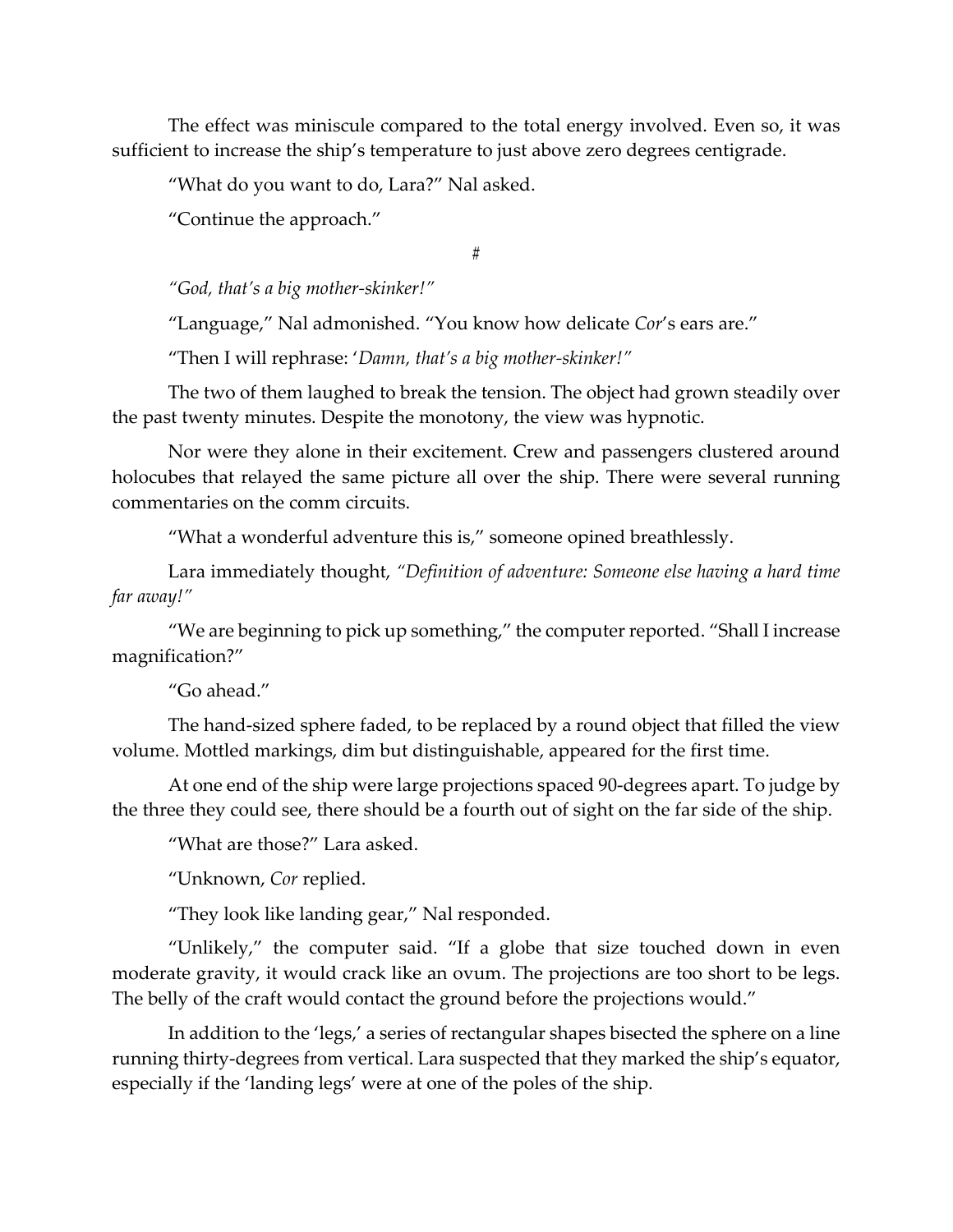They watched for ten more minutes. The sphere stayed the same size, but its features grew more distinct. *Cor* was stepping down the magnification as they closed the range.

Finally, at five klamaters from the ship, Lara called a halt.

"Close enough, *Cor.* Break out a mech. We'll do a flyby before we risk moving closer."

A minute later, a spherical shape detached from *Fire*'s flank and headed for the target. The object was a general‐purpose robot used for cargo transfer and ship's maintenance. It had a standard sensor suite, manipulators, and a self‐contained gravitic drive. Simultaneous with the mech's appearance, a smaller view volume appeared next to the floating sphere. It projected the view from the mech's on‐board camera.

The huge ship grew rapidly in the alternate view and soon overflowed its viewspace. In addition to the rectangular markings, which looked like hatches, several large toroid‐shaped shadows appeared on the hull.

"Are those external drive coils?" Nal asked.

"Maybe," Lara mused. "I wonder how old this ship is. *Cor*, get a reading on outgassing."

The computer was silent for a moment, then responded: "No outgassing detected, Shipmaster."

Lara whistled under her breath. She had her answer. That ship was *very* old!

Human beings had been building spaceships for two thousand years. In that time, propulsion had gone from chemical to nuclear to gravitic to hyper drive. Life support, which began as a few oxygen bottles, had evolved into modern infinite-life closedenvironment systems.

Yet, in the long march of ship evolution, no one had ever perfected a leak‐proof spaceship. Air molecules are small, slippery things. They work their way through minor flaws and into interstitial passages of whatever metal is used to construct the hull. If a ship does not outgas, then it is filled with vacuum.

"All right, *Cor*, take the mech in. There, that small rectangle between the two larger ones," Lara directed.

The view from the *Fire*'s hull camera disappeared, to be replaced by the view from the mech.

"Well, that settles that," Lara exclaimed. "We've got a *Flying Dutchman* here."

Lara had no idea where the term *"Flying Dutchman"* originated, but it had been the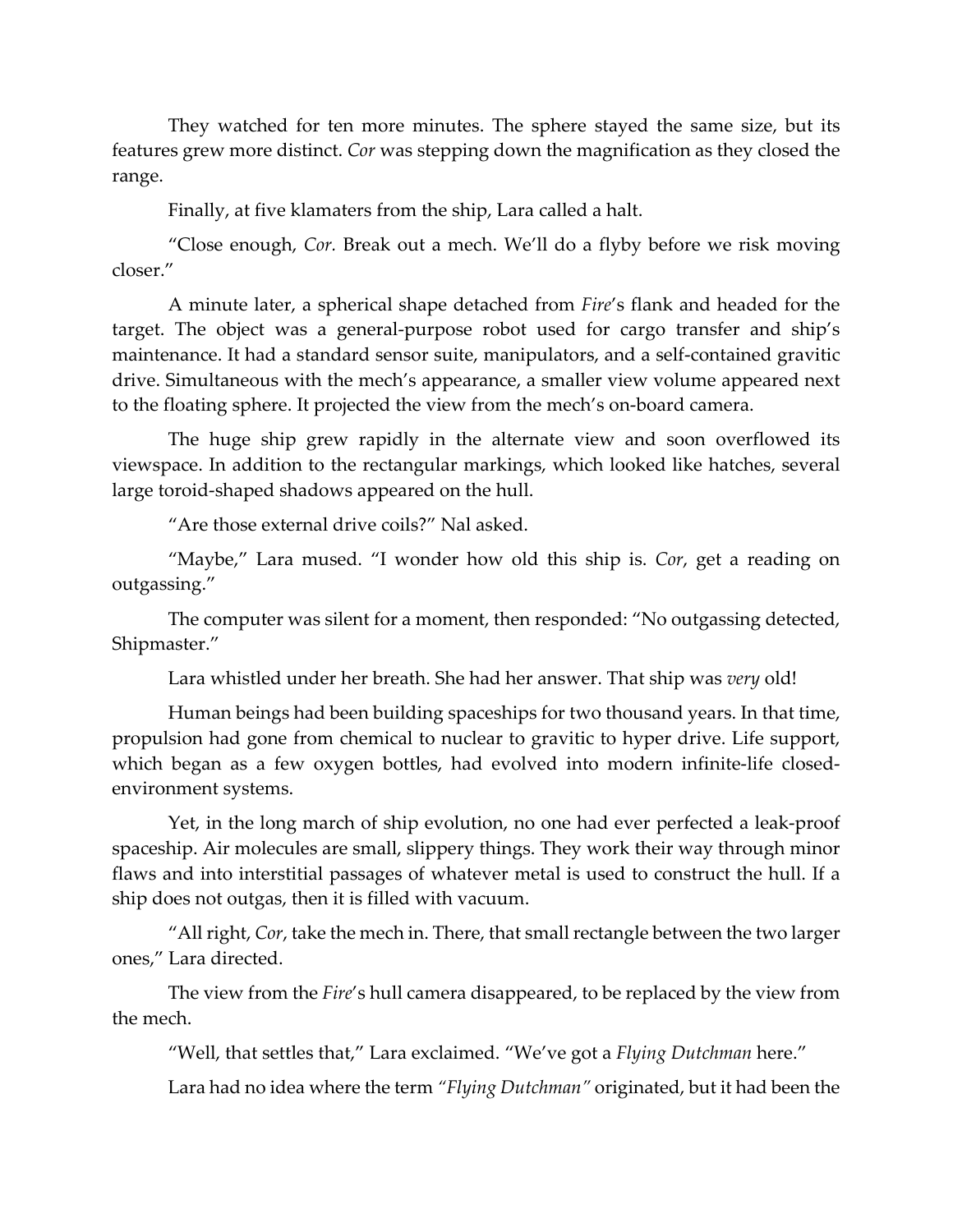description for a dead ship trapped in hyperspace since time immemorial.

The target was a perfectly ordinary‐looking airlock outer door. It was surrounded by yellow‐and‐black stripes, had an inset window to allow vision in both directions, and had some sort of mechanism at its center. The latter was presumably an emergency vent valve. Two square plates to the right of the coaming seemed the size for a gloved finger. The plates had writing next to them.

They could not read the script, but they could recognize it as akin to the ancient 'Standard,' the *linqua franca* of the galaxy before the *Age of Chaos*. One likely said '*open'* and the other '*close'*.

Wherever the mysterious object had come from, it was of human manufacture.

#

Nal Tarwyn glared up at Lara and said, "I object and will log my objections for the owners."

"You're cute when you're angry, Nal," Lara replied. "The problem with you people from Esther Prime is that I can't tell whether you are really angry or just posturing for effect. No matter how red in the face you get, your pigmentation hides it."

"Damn it, Lara, I should be the one to lead the boarding party."

"Why, Submaster?"

"Your place is here in Control."

"If any shipmaster‐level decisions are needed, then *Cor* will consult me."

"What if you get trapped over there?"

She shrugged. "Then you will rescue me; or, in extremis, will take over command. I have a feeling about this derelict. I need to go."

She and Nal had been married for ten years and he was familiar with her 'obstinate' mode.

"Very well, I yield. I'm still going to log it."

"As is your right," Lara agreed. "Now, help me select the boarding party. The passengers are all intrigued just now, but they will not be when they realize we are going to be late to Morast. I want to get in, find out what we have here, and get out. We've still got that date with the maintenance dock."

She smiled down at him. "Have you considered that this might be worth credits to our crew and owners? Maybe a lot of them!"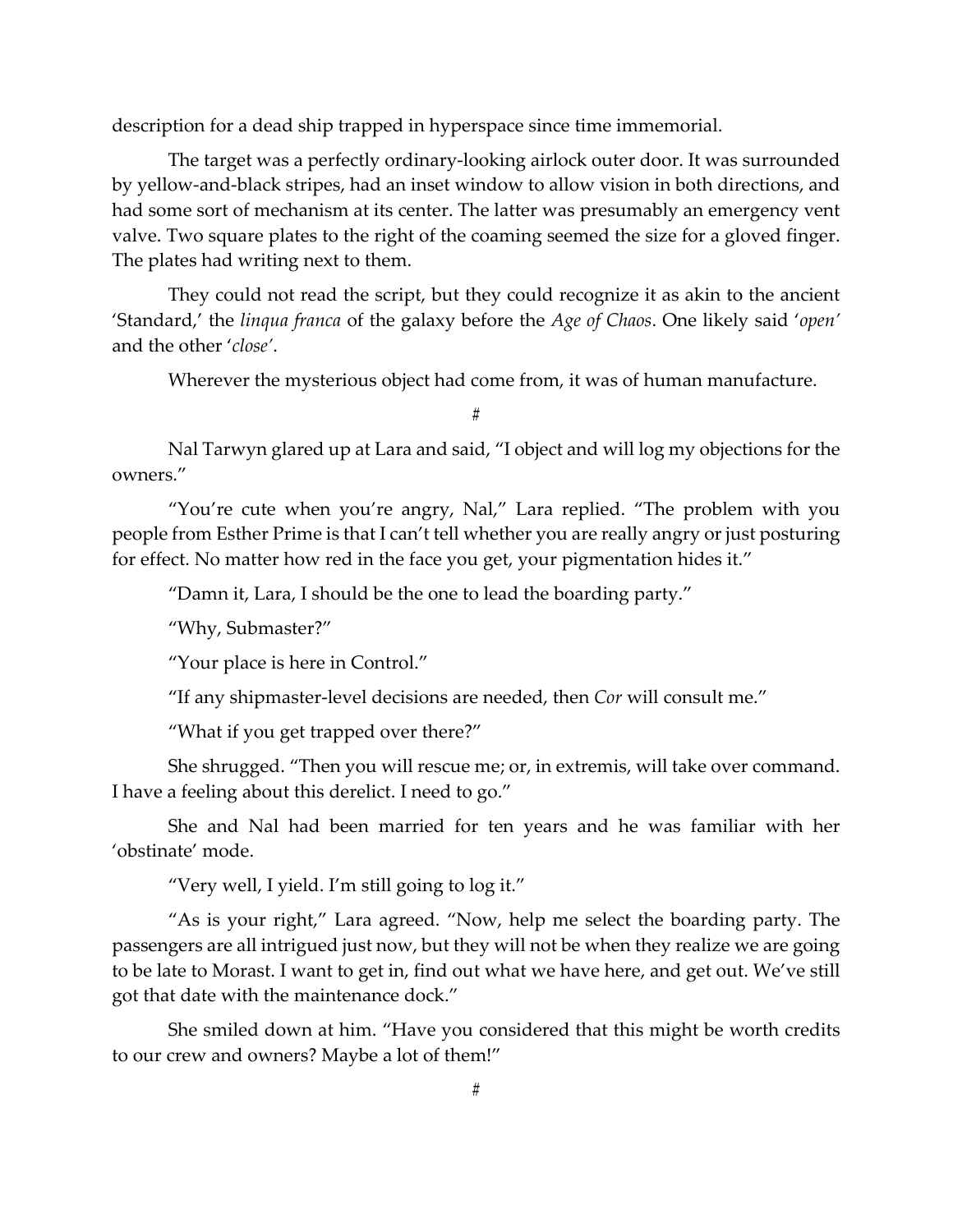The boarding party consisted of four: Lara, Engineer Kim Chu Lin, and Spacers Argost Matdor and Chim Thaalorst.

*Coronal Fire* came to a halt one hundred meters from the globular ship. Despite their freighter's nominal one‐million‐ton mass, *Fire* was dwarfed by the ship before them. Standing in the open Number Three airlock, the four explorers felt like they were looking down on a gently curved plain rather than station‐keeping on another vessel.

"Argost, you take the lead. You've got more time in vacuum than anyone aboard."

The baritone voice that came over the comm matched the nodding head behind the visor. "Acknowledged, Shipmaster. Everyone! Hook safety lines to the person in front of you, put your maneuvering units on standby, and slave to me. We will go in the following order: me, Shipmaster, Engineer, and Chim. Wait for your lines to play out to give us separation but engage maneuvering before they go taut. We do not want to set up a rebound oscillation. Beacons on!"

One by one, each of their suits began to flash at a rate of one blink each second. The beacons were located on helmets and at shoulders, wrists, knees, and boots. In addition to being eye catching, they provided visual clues as to distance and orientation. Each suit flashed in a separate color and when someone spoke, a light on their chest illuminated to put body to voice.

"Ready? Then, let's go."

Spacer Matdor took aim at the giant ship's airlock, then activated his suit's gravitics. He floated gently away from *Fire* as his safety line uncoiled behind him.

Just as her line was about to go straight, Lara put her maneuvering unit online. She felt the tug as the line went taut and pulled her out into hyperspace. Soon a string of blinking lights drifted from their small island of solidity toward the ghost ship. The airlock door that was their target got progressively larger. The mech was still floating beside it with its manipulators deployed.

Matdor halted a meter from the closed door.

"What are those, Engineer?" Lara asked over the comm, pointing to a pair of features that had been invisible during their approach.

"Unknown, Shipmaster."

"I believe I know," Matdor answered.

Without explanation, he rotated his suit until his head and feet were aligned with the closed airlock door. Matdor slid his boots into two recesses in the hull plating. He then grabbed hold of the yellow wheel projecting out of the door at its center. Matdor tried to turn the wheel, first one way and then the other. It would not budge.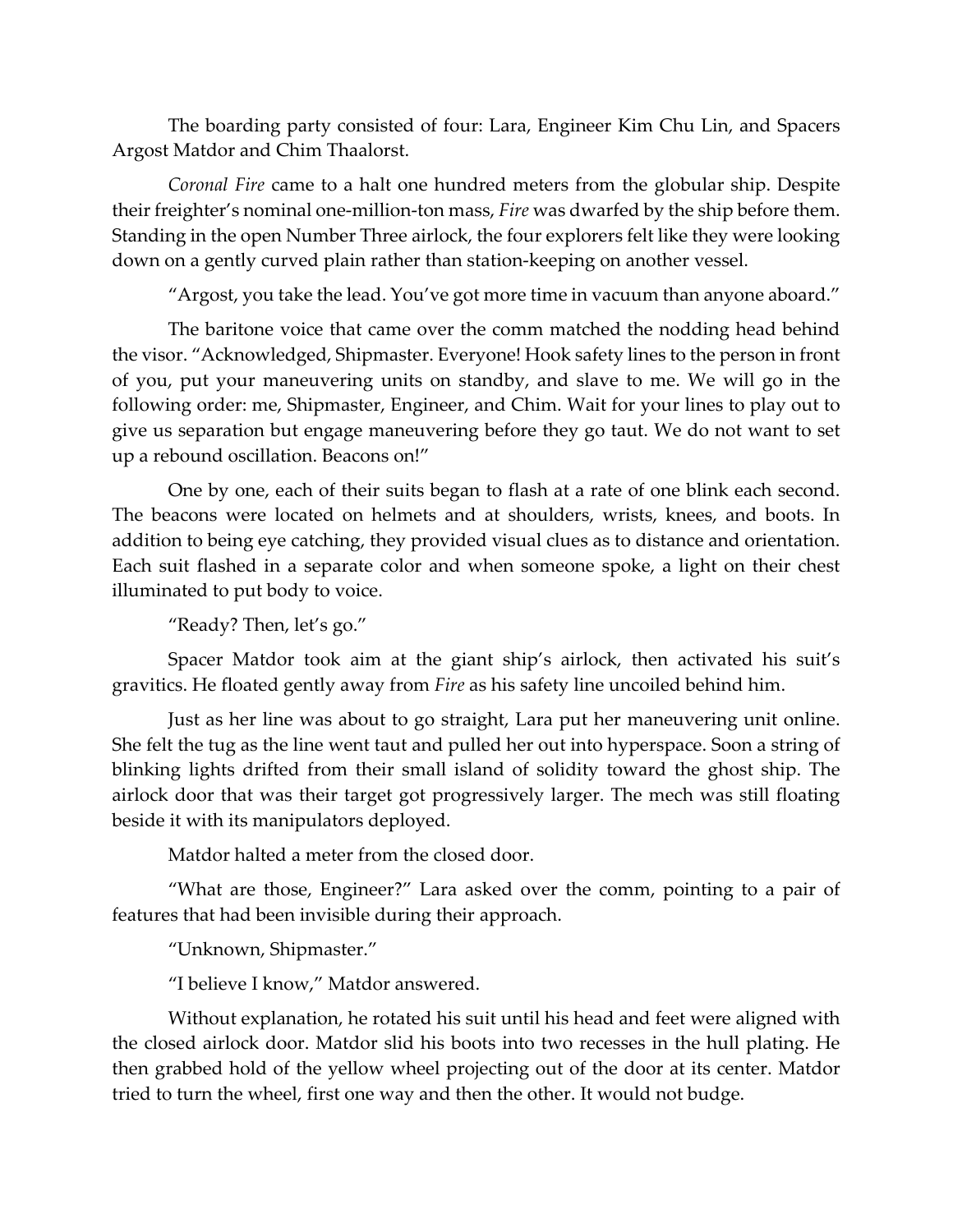"Probably needs lubrication," Kim said.

"I don't think so," the spacer replied. "I think it is vacuum welded."

Lara nodded, then spoke when she remembered that no one could see the gesture in her helmet. "That fits. I think this ship has been out here for a long time. We may have to burn our way in."

"Shall I breach?" Spacer Matdor asked.

"Do it," Lara commanded. "After you have it open, we'll rig a relay on the hull to maintain contact with the ship."

"Right. Move back ten meters. You do not want globules of molten metal to land on your suits. They're tough but not indestructible."

#

The unknown craft was a colony ship.

That much should have been obvious from its physical size alone. Only something as big as a medium‐sized asteroid would be large enough to transport a viable colony population, their equipment, foodstuffs, seeds, animals, and everything they would need to survive for at least a few years without resupply.

However, it was unlike any colony ship that any of the party had ever heard of. For one thing, it was designed for microgravity operation, which meant that it predated the development of contra‐gravity.

Immediately inboard of the hull were cavernous spaces crammed with polyhedral packing crates. Each crate had a label in an indecipherable script, along with a complex identity code.

The ship's outer shell was the logical place for cargo due to the ease of loading and offloading. *Coronal Fire*'s holds were located similarly. The cargo aboard the derelict had also acted as radiation shielding for the passengers.

The next concentric shell lay deep inside the ship. It held dining facilities and workspaces. None showed signs of use, which made this a hibernation vessel. To save cubic, tables were fastened to deck, bulkheads, and overhead, with a fine disregard for up‐down orientation.

The workspaces were crammed with more packing cases and marvelous, but incomprehensible, machinery. Many of the things they found had gears and belts, making Lara wonder how such primitive equipment fit with a culture that had star travel. The antique tools were bound for the new world, where the lack of an industrial base would limit the colonists' technology for a generation or more.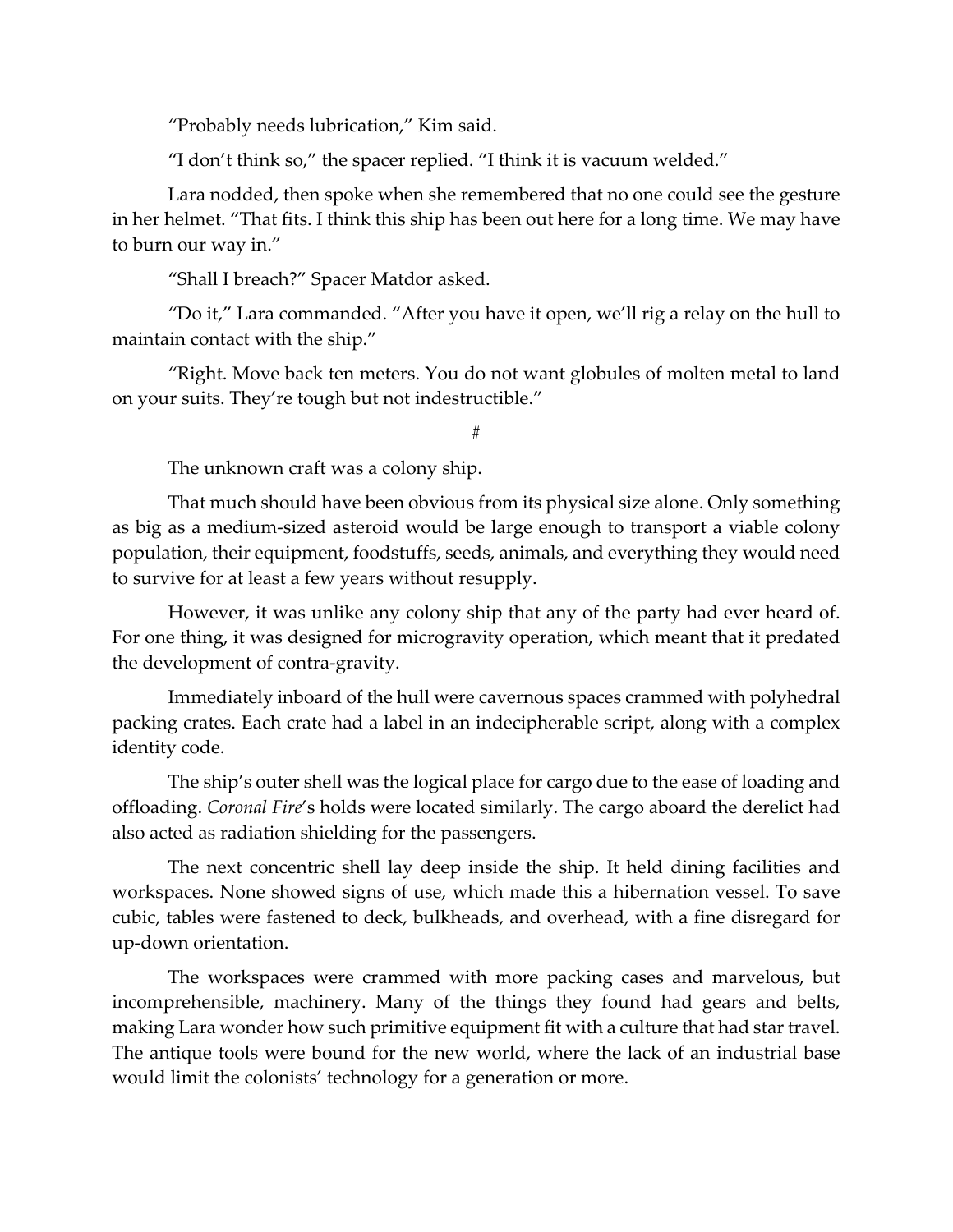Exploring the ship was like peeling an *ekaberry*. The layers were concentric and all different. They took turns burning their way through doors. They found that a heat beam focused on the hinges and latch were usually the quickest way in. They severed the door from its anchors, then pulled it out of the way and gave it a shove so it would float down the corridor until it bounced off something.

This proved the most dangerous part of the exploration. Weightless, or not, the doors still had momentum. Spacer Thaalorst found this out the hard way when he tried to stop a slowly spinning door and nearly crushed his gloved hand in the process.

In the fourth layer, they came to a door that was much stouter than any they had thus far encountered. This one resembled the door to a data vault.

Lara left the two spacers working the problem of opening the 'vault' while she went with Engineer Kim in search of a route to the core. Both wanted to see the engines.

It took an hour to discover a shaft that pointed radially inward. Floating down the shaft headfirst, they passed deck after deck until they finally drifted into an open spherical chamber at least 100‐meters across.

"This has got to be the place," Kim exclaimed as their headlamps played over the massive machinery mounted on equally massive thrust plates.

"What are these things?" Lara asked, pointing to one of several large constructs shaped like a Klein bottle.

Kim retrieved an analyzer from his belt and focused the aiming laser on a spot before triggering an incandescent flash.

"Well, I'll be damned."

"What is it?"

"Some degraded long‐chain organic molecule, but mostly copper."

"Copper?"

"Apparently this is a coil wrapped with heavy copper wire."

"Just copper?" Lara asked. "Not superconducting?"

"That would require a cooling system. I don't see any."

"Any idea what it does?"

"Don't hold me to this, but those four resemble deplaning coils and the four beyond might have been used for maneuvering."

Lara nodded. 'Deplaning' was the act of dropping through the hyperon layers until the ship passed through 'null' and fell back into normal space.